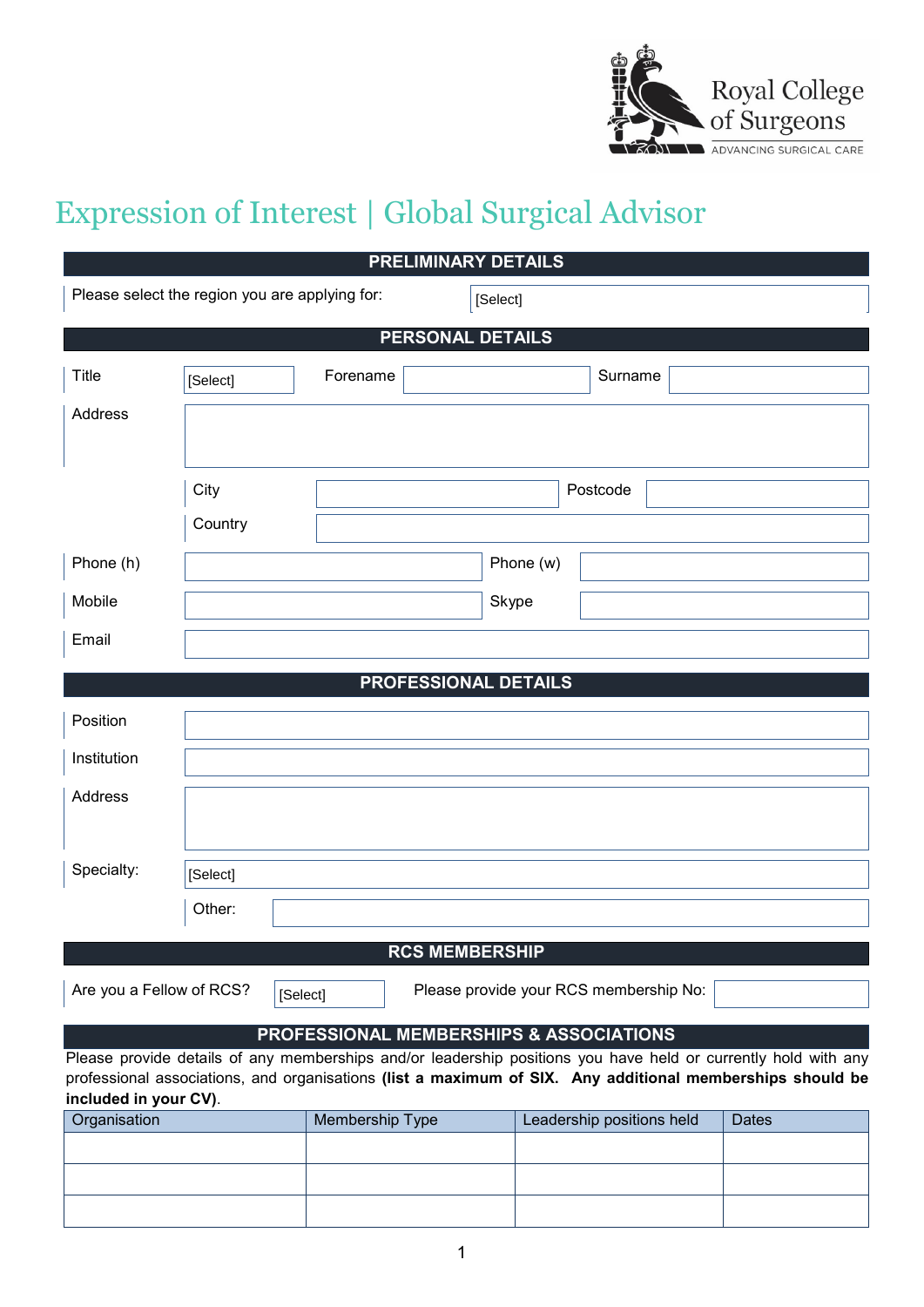

| Organisation | Membership Type | Leadership positions held | <b>Dates</b> |
|--------------|-----------------|---------------------------|--------------|
|              |                 |                           |              |
|              |                 |                           |              |
|              |                 |                           |              |
|              |                 |                           |              |
|              |                 |                           |              |

# **SUPPORTING STATEMENT**

**Your knowledge, interest and understanding of the region:**

- Please summarise your interest in the region that you wish to represent.
- What in your view are the key surgical workforce, training and practice issues facing the region? Include details of any networks, forums or associations within the region that you are a member of or are involved in, as well as any collaborations or initiatives (refer to paragraph 3.3(c) of the terms of reference for Global Surgical Advisors – experience, skills and qualities).
- **750 words maximum.**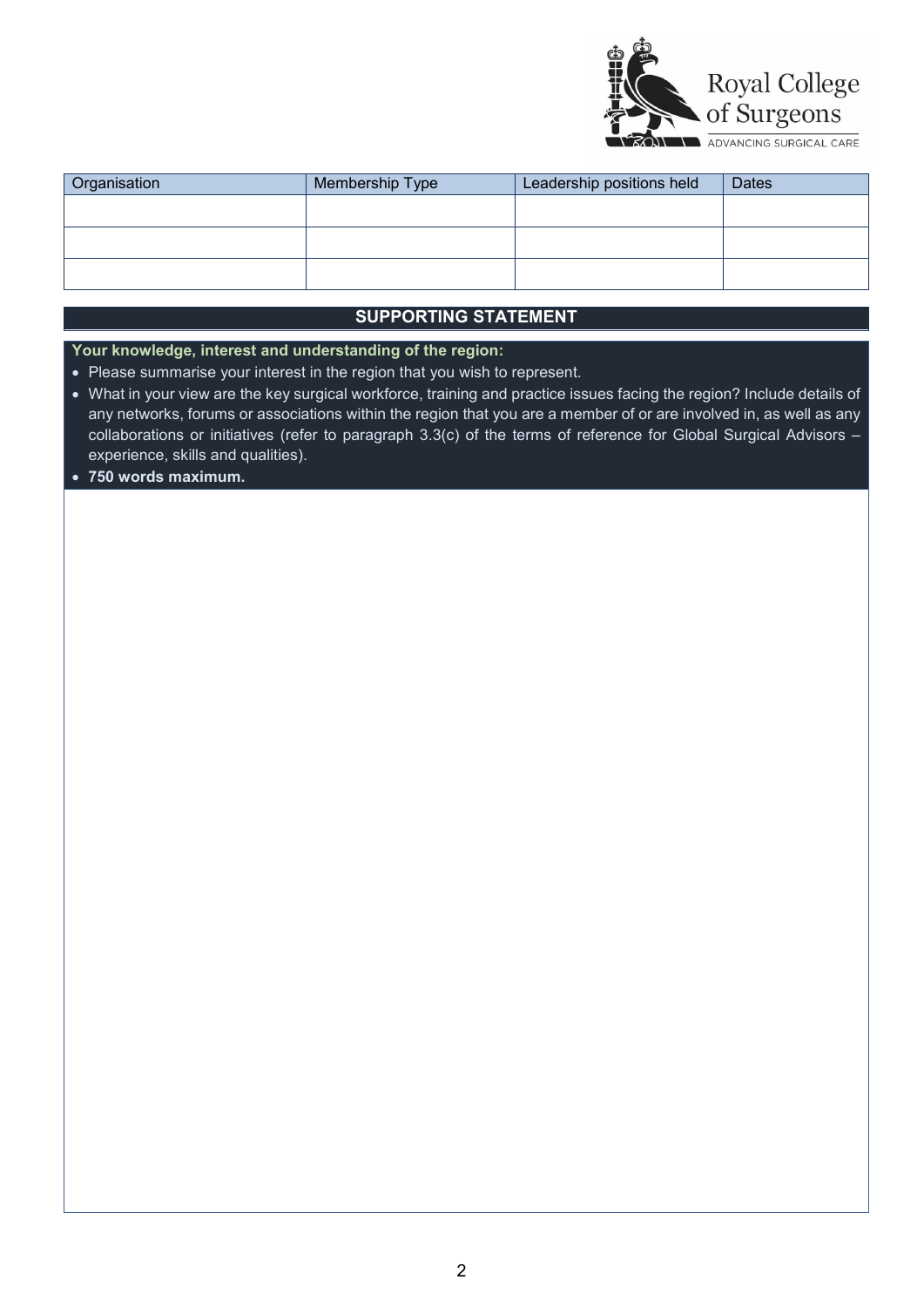

## **Your contribution and approach:**

- How would you approach the post if appointed?
- What would be your **TOP THREE PRIORITIES** during your term as Global Surgical Advisor?
- What additional qualities, experience and skills would you be able to bring to the overall development of the RCS Global Agenda? (Refer to the terms of reference for Global Surgical Advisors)
- **750 words maximum.**